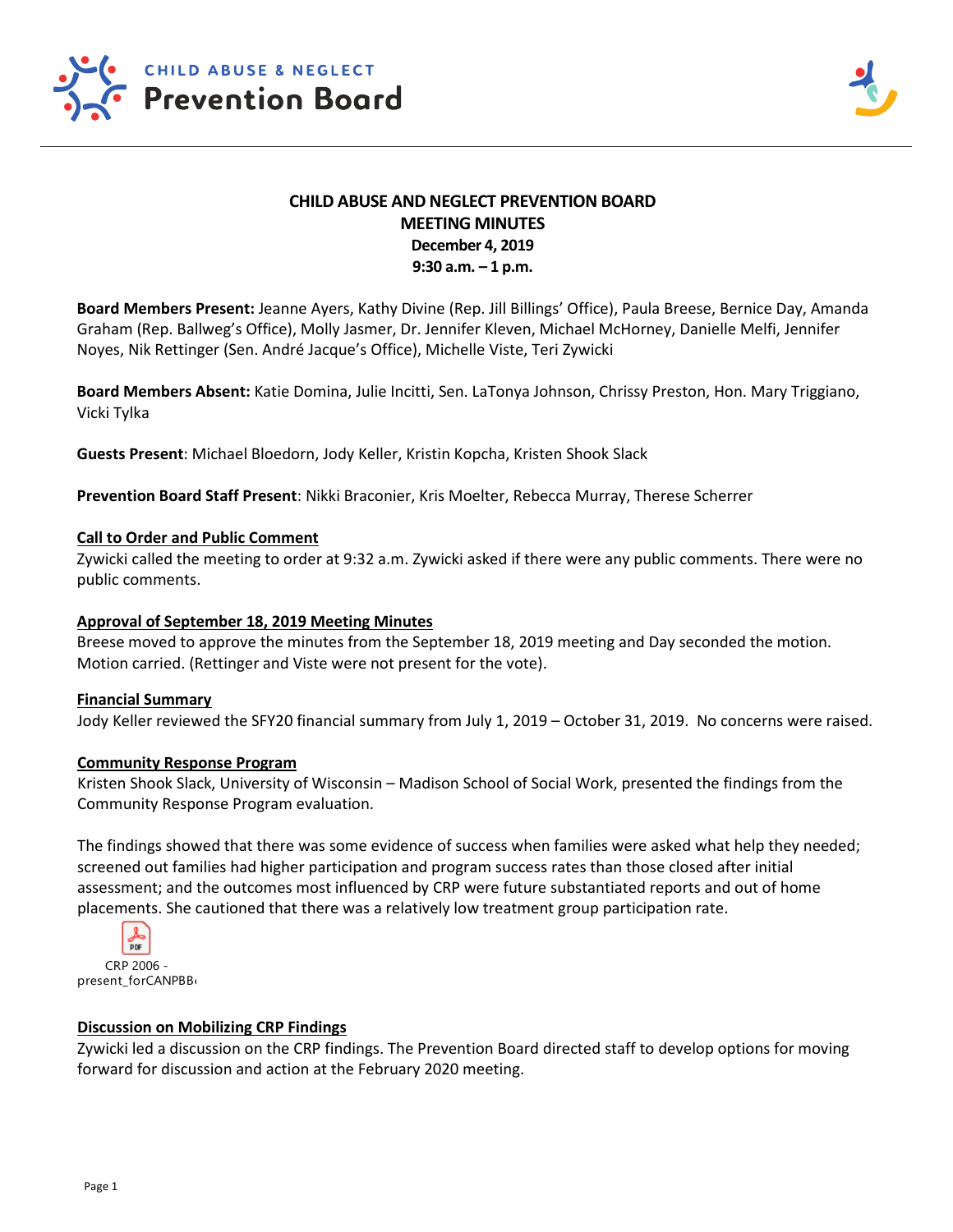

## **Legislative Committee Report**

Divine presented updates on legislation, the Child Neglect Workgroup, and the Wisconsin Legislative Children's Caucus. The legislature is in recess until January and will likely finish the session by early March. The Child Neglect Workgroup will meet on December 11. The Children's Caucus hosted two events in October, and its next event is scheduled for March 2020 and will focus on infant and maternal mortality. Melfi provided on update on the Family First Prevention Services Act. Wisconsin will implement Family First in 2021. Information on the FFPSA can be found here: http://www.ncsl.org/research/human-services/family-first-prevention-services-act-ffpsa.aspx

#### **Hiring Update**

Zywicki and Noyes reported the status of the hiring for the Executive Director's position. Braconier was present for the discussion but Moelter, Murray, and Scherrer were not.

#### **Celebrate Children Foundation Report**

Michael Bloedorn, CCF Chairperson, and Scherrer presented the audit results and provided an update on the fund development plan and grant opportunities. The audit has been completed and was clean with no findings. The fund development plan now has a memorial and tribute giving program that will be approved at the CCF Board meeting. The Prevention Board did not receive the HHS grant, but the application received a 97.75 score. Staff are reviewing other funding opportunities including the HWPP Population Health Study, the HWPP Systems Change Initiative, and the WPP Community Impact Initiative.

## **Staff Activities Update**

- 1. Biennial report and annual evaluation Scherrer reported on themes that emerged from the Prevention Board annual evaluation. Board members were reported that board meetings are efficient and aligned with strategic goals and staff are effective in meeting the Prevention Board's mission and statutory requirements. One issue that emerged was the need to increase membership on the Grants Committee. Grantees rated the Prevention Board as excellent or good in communication, expertise, and providing technical assistance. Grantees also like the new DAISEY reporting system. Some concerns were raised regarding the lack of long-term prevention funding and reporting requirements for smaller grant amounts.
- 2. Governor's Juvenile Justice Commission Moelter reported on the new collaboration with the Governor's Juvenile Justice Commission.
- 3. Abusive head trauma prevention Moelter reported on the child care training curriculum update, the due dates for the current RFP, and the hiring process to implement the provision in the current budget for the statewide implementation of the *Period of PURPLE Crying.®*
- 4. Father engagement initiative Braconier provided an update on the webinar series.
- 5. Family Strengthening A Framework for Primary Prevention in Wisconsin Murray provided an update on the status of the primary prevention framework the Prevention Board is developing in partnership with Children's Wisconsin.
- 6. Governor's Early Childhood Advisory Council Family Support Working Group Murray provided an update on the ECAC working group related to child maltreatment prevention.
- 7. Wisconsin Prevention Reporting System Murray provided an update on the DAISEY reporting system for parent education grantees. Grantees can create reports through the system and the Prevention Board is able to use the data to guide decision-making.